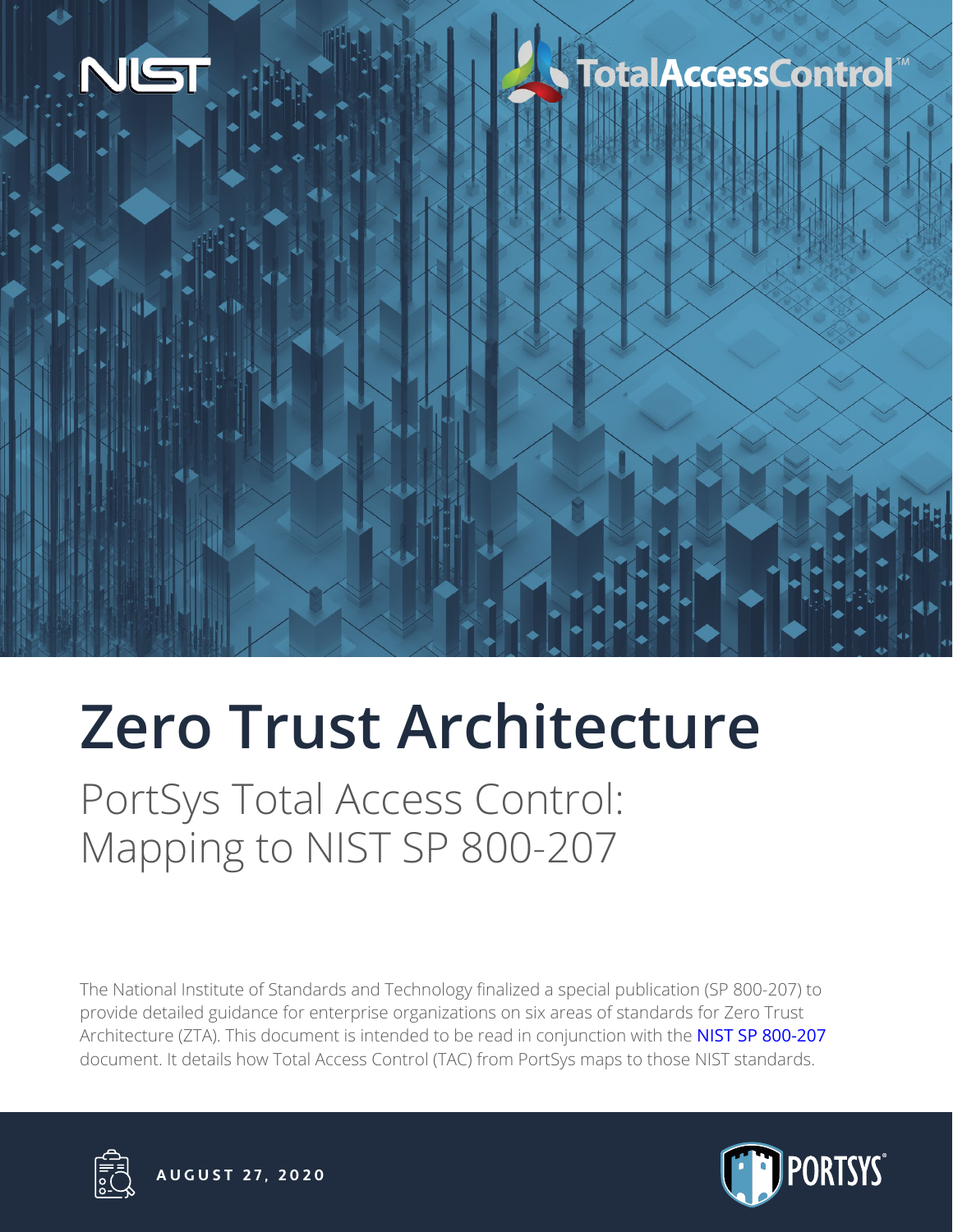### 1. INTRODUCTION

### 2. ZERO TRUST BASICS

- **2.1 Tenets of Zero Trust** *Total Access Control supports all the following tenets in Section 2.1.*
	- » *All data sources and computing services are considered resources.*
	- » *All communication is secured regardless of network location.*
	- » *Access to individual enterprise resources is granted on a per-session basis.*
	- » *Access to resources is determined by dynamic policy – including the observable state of the client identity, application, and the requesting asset – and may include other behavioral and environmental attributes.*
	- » *The enterprise monitors and measures the integrity and security posture of all owned and associated assets.*
	- » *All resource authentication and authorization is dynamic and strictly enforced before access is allowed.*
	- » *The enterprise collects as much information as possible about the current state of assets, network infrastructure and communications, and uses that information to improve its security posture.*
- **2.2 A Zero Trust View of a Network**  *Total Access Control supports all the following tenets in Section 2.2.*
	- » *The entire enterprise private network is not considered an implicit trust zone.*
	- » *Devices on the network may not be owned or configurable by the enterprise.*
	- » *No resource is inherently trusted.*
	- » *Not all enterprise resources are on enterprise-owned infrastructure.*
	- » *Remote enterprise users cannot fully trust the local network connection.*
	- » *Assets and workflows moving between enterprise and nonenterprise infrastructure should have a consistent security policy and posture.*

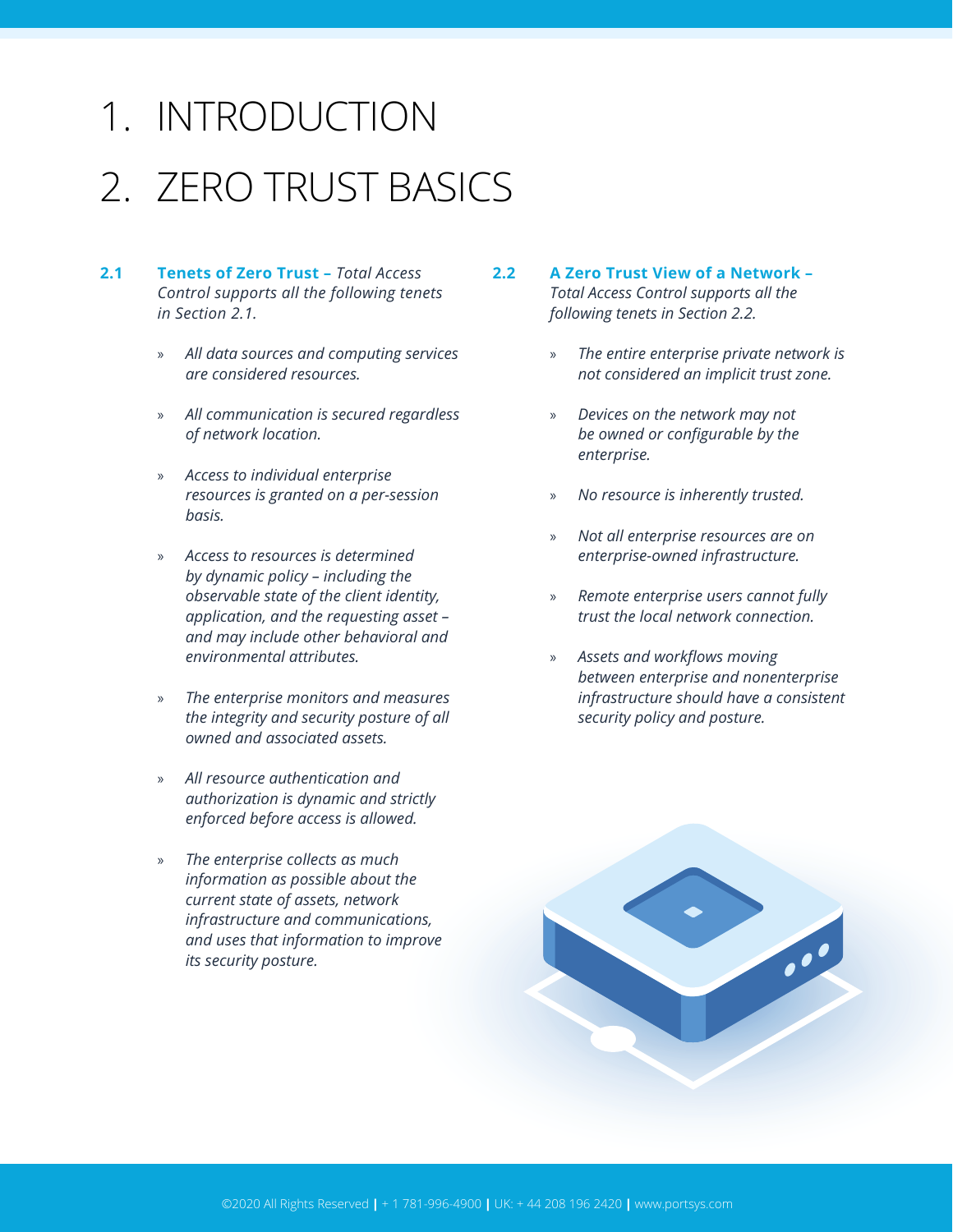### 3. LOGICAL COMPONENTS OF ZERO TRUST ARCHITECTURE

- **3.1 Variations of Zero Trust Architecture Approaches –** *TAC supports multiple architecture approaches.*
- 3.1.1 ZTA Using Enhanced Identity Governance – *TAC supports this approach.*
- 3.1.2 ZTA Using Micro-Segmentation *TAC supports this approach.*
- 3.1.3 ZTA Using Network Infrastructure and Software Defined Perimeters – *TAC partially supports this approach, depending on the interpretation of 3.1.3 definitions. TAC does this logically, but it does not control the network, so this depends on how the supporting network is architected and how access is allowed. TAC provides full segmentation, provided other network routes do not bypass TAC to gain access to resources.*

#### **3.2 Deployed Variations of the Abstract Architecture**

- 3.2.1 Device Agent/Gateway-Based Deployment – *TAC supports this deployment.*
- 3.2.2 Enclave-Based Deployment – *TAC supports this deployment.*
- 3.2.3 Resource Portal-Based Deployment *TAC supports this deployment.*
- 3.2.4 Device Application Sandboxing *This deployment is not supported as part of TAC; however, TAC can control access to sandboxes that may already be set up for users.*

#### **3.3 Trust Algorithm**

- 3.3.1 Trust Algorithm Variations
	- » **Criteria-versus score-based –** *TAC supports criteria-based variations.*
	- » **Singular versus contextual –** *TAC supports singular variations.*

#### **3.4 Network/Environment Components**

**–** *This section is not directly applicable to TAC; however, TAC fully supports the tenets described in Section 3.4.*

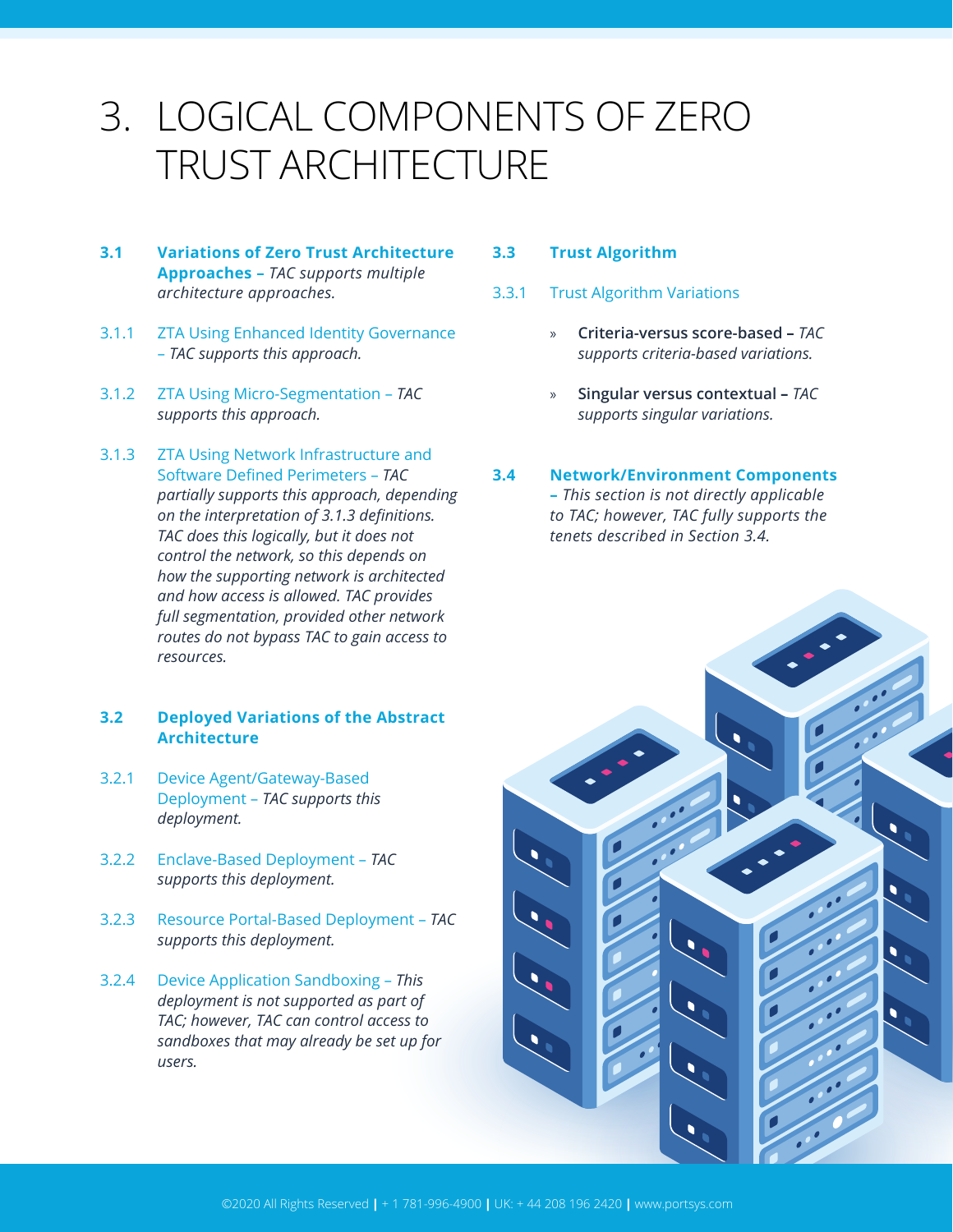### 4. DEPLOYMENT SCENARIOS/USE CASES

#### *TAC SUPPORTS ALL USE CASES BELOW, AS DESCRIBED IN THIS SECTION.*

- **4.1 Enterprise with Satellite Facilities**
- **4.2 Multi-cloud/Cloud-to-Cloud Enterprise**
- **4.3 Enterprise with Contracted Services and/or Nonemployee Access**
- **4.4 Collaboration Across Enterprise Boundaries**
- **4.5 Enterprise with Public- or Customer-Facing Services**

### 5. THREATS ASSOCIATED WITH ZERO TRUST ARCHITECTURE

- **5.1 Subversion of ZTA Decision Process –** *This is possible, as with all systems that require an administrator to determine policy. TAC does log changes.*
- **5.2 Denial-of-Service or Network Disruption –** *TAC can be architected to minimize these potential interruptions by implementing a multi-location array. This can be done through local datacenters, cloud hosting locations, and/or a combination of both.*

#### **5.3 Stolen Credentials/Insider Threat –**

*TAC is particularly resistant to this type of attack, even if valid credentials are stolen. By combining multiple factors of authentication such as MFA, GeoIP location, and device binding. TAC dramatically reduces the opportunity for an attacker to subvert valid credentials to gain access. Should this unlikely event occur, the attacker would still be limited to the* 

*resources normally available to the user (under those specific access circumstances, meaning device security state and other factors TAC considers before granting access).*

**5.4 Visibility on the Network –** *As a reverse proxy solution, TAC breaks the encrypted session and inspects traffic before allowing a user to access resources within the protected enterprise – local and cloud. This helps to mitigate threats through encrypted traffic and tunneled traffic.*

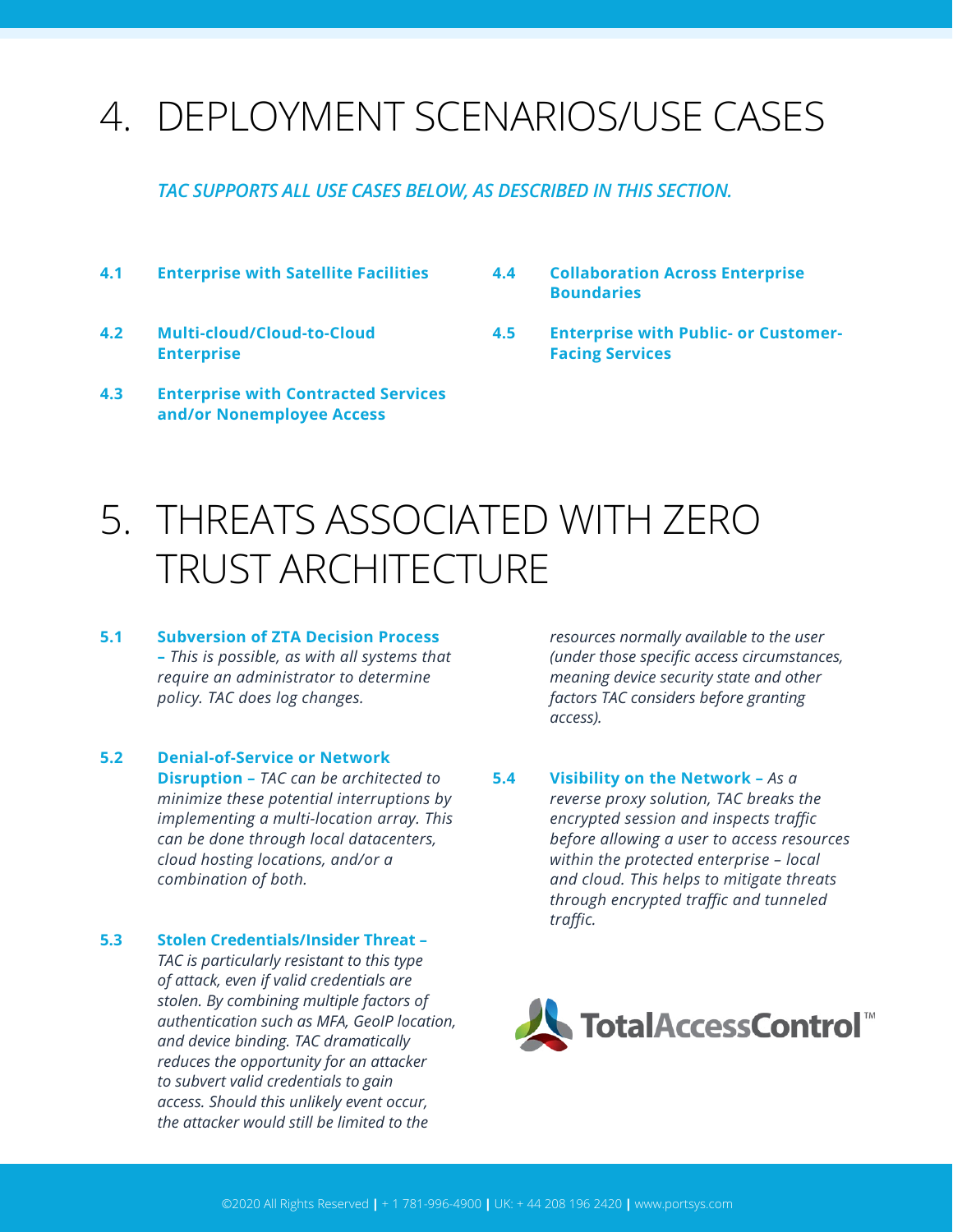**5.5 Storage of System and Network Information –** *TAC protects the storage of network information by controlling access to logs and other traffic information in the same manner as it protects user access to resources on the network. Specifically, organizations can set policies in TAC to require multiple factors of authentication such as device validation, credentials, multifactor authentication, location, device type, device security status, GeoIP location, and more. The combination of these multiple factors of authentication provides a much greater level of secure access to any sensitive information.*

#### **5.6 Reliance on Proprietary Data Formats or Solutions –** *Typically, security products from different vendors are not interchangeable, as they are reliant on their own development methodologies. This is the case with TAC as well.*

**5.7 Use of Non-person Entities (NPE) in ZTA Administration –** *TAC does not use NPEs, so this is not a risk factor.*

### 6. ZERO TRUST ARCHITECTURE AND POSSIBLE INTERACTIONS WITH EXISTING FEDERAL GUIDANCE

#### **6.1 ZTA and NIST Risk Management Framework –** *TAC supports organizations by allowing them to determine risk levels associated with each resource individually and make determinations on acceptable usage under a variety of circumstances in accordance with the risk tolerance for each resource.*

#### **6.2 ZT and NIST Privacy Framework –**

*This question is mostly policy beyond the scope of ZTA. However, TAC fully supports the encryption and privacy of information as it travels both internally and externally to the organization. Also, any use of personal information as part of security policies (biometrics, device information, GeoIP, etc.) is under the control of the organization and an appropriate user message can be displayed to users when they log into TAC as required.*

#### **6.3 ZTA and Federal Identity, Credential and Access Management**

**Architecture –** *Contrary to the NIST statement in Section 6.3, PortSys does not believe user provisioning is a key component of a ZTA solution. Identity solutions already exist, are quite robust, and are in place in most organizations – with far deeper controls and policies than a new solution may offer. Identity management should be a system unto itself, while maintaining a separation between the identity system and access control through a ZTA solution. TAC works hand in hand with identity providers, consuming identity and combining it with other factors of authentication, rather than relying on a single factor for authentication and authorization. TAC combines identity with information about the device, security state, GeoIP location, and other factors. TAC also combines those factors with policies for*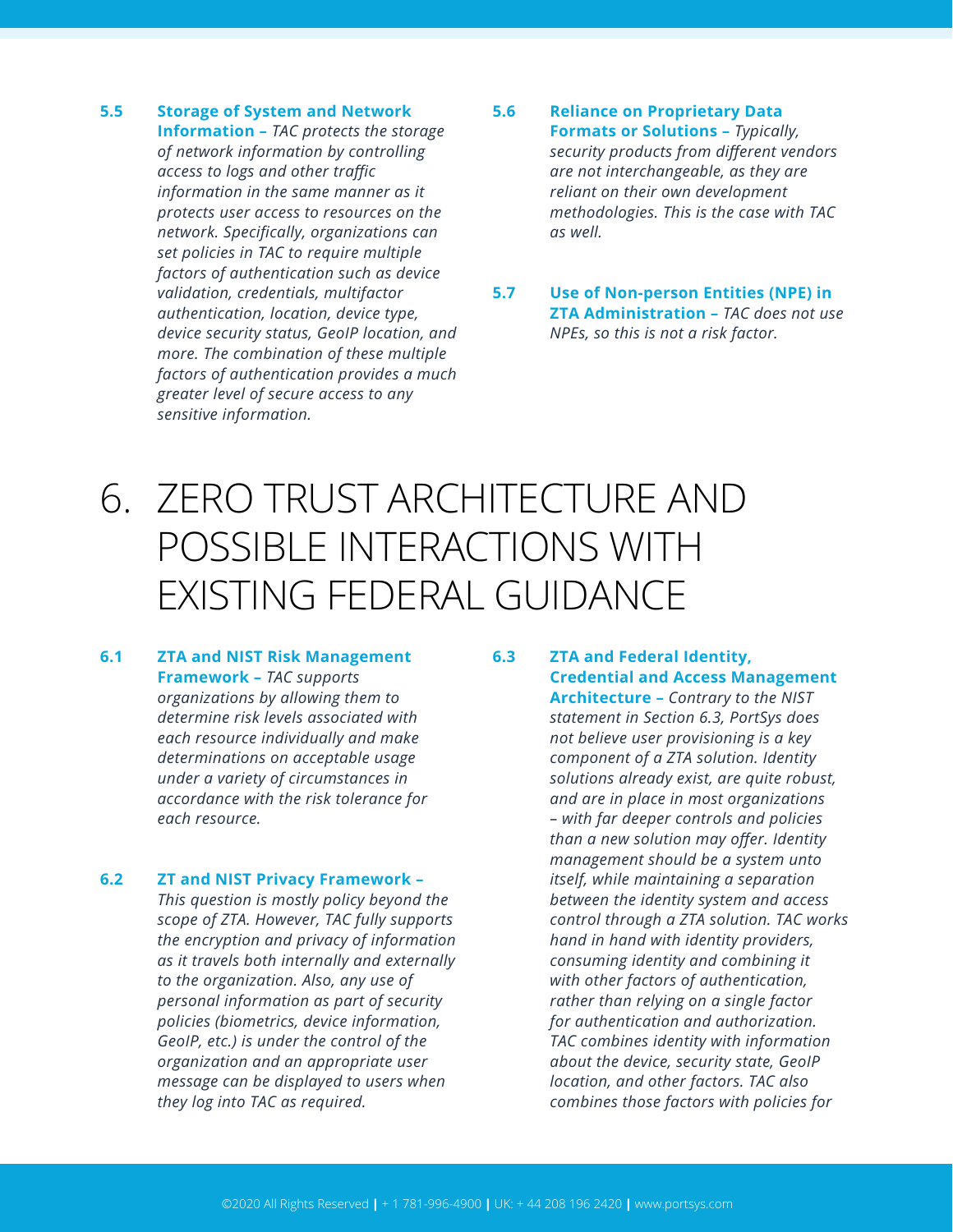*each individual resource to enable vast flexibility in how access is provided to resources, while keeping those resources fully protected. TAC's comprehensive approach to a user's full context of access ensures a stronger validation of the end user and is much less likely to be compromised.*

#### **6.4 ZTA and Trusted Internet**

**Connections 3.0 –** *As TIC 3.0 is still under development, it is not possible to speculate in specifics on how it will be implemented. However, as TIC 3.0 is aware of ZTA, PortSys fully anticipates that TAC will integrate into NIST's final approved framework.*

#### **6.5 ZTA and EINSTEIN (NCPS-National Cybersecurity Protection System) –**

*Organizations will be able to integrate or share logs and information from TAC with the NCPS to further strengthen security, should this be deemed desirable.*

#### **6.6 ZTA and DHS Continuous Diagnostics and Mitigations (CDM) Program –** *TAC*

*offers an integral component in providing rich, detailed information about users, devices, applications, security postures, and a great many other details about all access. This highly detailed information is invaluable for understanding who is gaining access to what and under what circumstances – both at the moment of access as well as after the fact. Additionally, TAC may not require the same level of discovery of network devices prior to implementing ZTA. TAC allows organizations to create their own security policies to analyze any endpoints attempting access, and then TAC provides dynamic enforcement of those policies at the time access is attempted. It may not be required to fully manage or understand everything about a user's* 

*device prior to attempting access – only that at the time of requesting access, the device and user meet the requirements for the specific resource being protected. This dynamic enforcement extends far beyond just the device itself, but also to user credentials, GeoIP location, security status, and many more attributes – all of which can be combined to provide dramatically increased control over access, without placing an undue burden for security on end users.*

#### **6.7 ZTA, Cloud Smart, and the Federal**

**Data Strategy** *– TAC fully supports a wide variety of cloud-based solutions and provides significant control over access to those resources. TAC also grants the same controls over access to cloudbased resources that are available to an organization's locally based resources – providing greater consistency and a central control point over all resources, local and cloud. In addition, TAC increases the levels of security applied to access to local and cloud-based resources, beyond the more limited levels cloud providers offer today.*

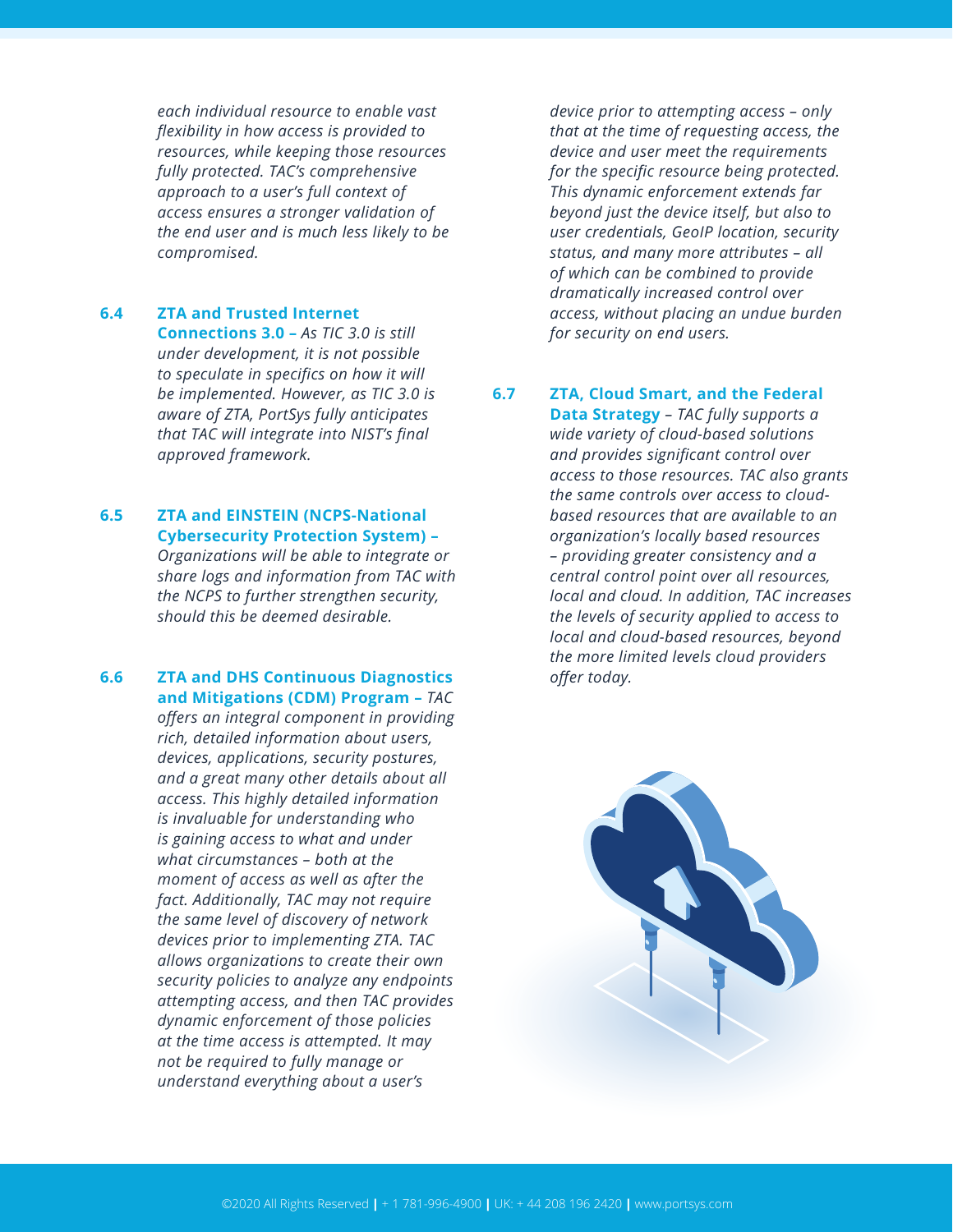### 7. MIGRATING TO A ZERO TRUST ARCHITECTURE

*TAC ENABLES FLEXIBLE DEPLOYMENTS WHILE AN ORGANIZATION'S EXISTING ACCESS INFRASTRUCTURES ARE IN PLACE, LEAVING THEM UNDISTURBED DURING THE MIGRATION. ADDITIONALLY, TAC IS VERY SIMPLE FOR END USERS TO UNDERSTAND, SO IT TYPICALLY REQUIRES VERY LITTLE TRAINING. TAC FULLY SUPPORTS A PHASED MIGRATION APPROACH OVER TIME TO HELP AN ORGANIZATION MORE EFFECTIVELY MANAGE CHANGE ACROSS ITS CULTURE AS IT IMPLEMENTS A NEW PROCESS.*

- **7.1 Pure Zero Trust Architecture** *TAC supports both a "greenfield" system as well as a step-by-step migration from existing access methods to TAC, at the pace that works best for an organization to achieve a successful transition.*
- **7.2 Hybrid ZTA and Perimeter-Based Architecture –** *TAC is designed to be flexible. It works alongside or in concert with existing security infrastructures. It is designed for real-world environments, whereas a rip-and-replace strategy is extremely cost-prohibitive and not possible to achieve in a timely manner. TAC easily works within an existing perimeter-based architecture to bring more control over access to make the pace of change customized to an organization's unique requirements.*

#### **7.3 Steps to Introducing ZTA to a Perimeter-Based Architected**

**Network –** *TAC offers an organization with a perimeter-based architected network the ability to take an accelerated approach to introducing a Zero Trust Architecture. Instead of analyzing and cloning all its legacy assets, users, privileges, and business processes, TAC enables an organization to more comprehensively define the modern controls it needs for all* 

*access – to every resource across the enterprise, local and cloud. Once an organization is comfortable with the more comprehensive secure access TAC provides across the enterprise, legacy solutions an organization has been using for access can be discontinued. Until an organization reaches that level of confidence, TAC continues to support all methods of access.*

7.3.1 Identify Actors on the Enterprise – *With its approach to ZTA, TAC excels at being able to provide variable levels of access for different types of accounts. TAC provides access only to the resources each individual or account qualifies for under specific circumstances. This provides much more granularity than traditional security methods, especially for admin accounts. For example, access can be granted or limited based on numerous factors – including GeoIP location, device type, certificates, hidden files, registry key entries, device security status, credentials, multifactor authentication, and more. TAC uses any or all of these factors to determine whether access should be allowed or denied for each specific resource.*